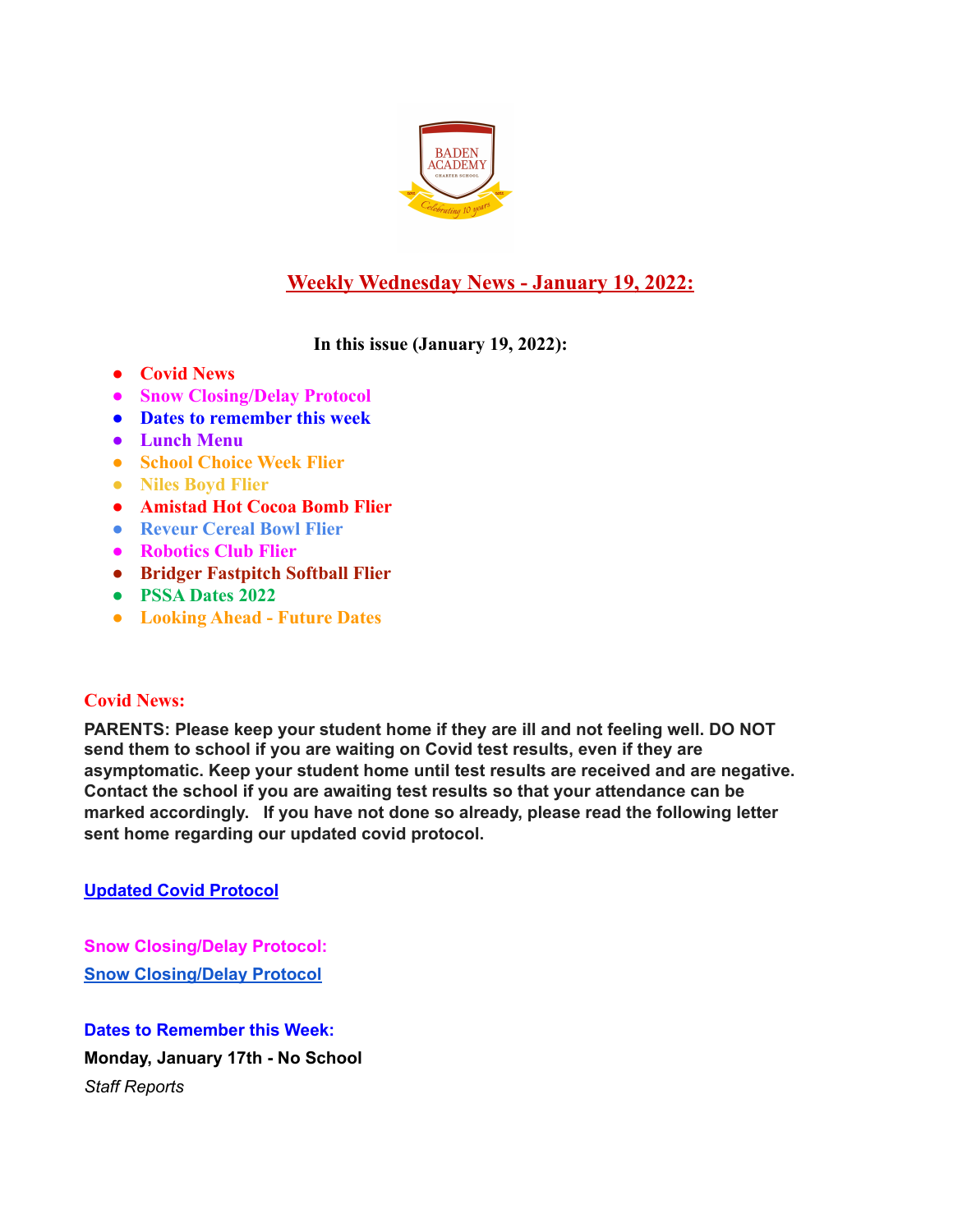#### **Tuesday, January 18th- Letter Day A**

*PTP Meeting 5:45pm-8:00pm (Atrium) Stained Glass Club*

#### **Wednesday, January 19th - Letter Day B**

*Prospective Student Informational Session 6:00pm (Gymnasium) Robotics Club Sign Ups Now Open*

**Thursday, January 20th - Letter Day C**

*Future Engineers*

#### **Friday, January 21st - Letter Day D**

#### **Monday, January 24th - Letter Day E**

*School Choice Week/Spirit Week Begins Sports Day: Show off your favorite sports team and wear their gear! Reveur Cereal Drive Begins Take Action Club Lottery Applications due by 6:00pm*

**Tuesday, January 25th - Letter Day A** *Mismatch Day Robotics Club*

**Lunch Menu: Lunch Menu [1/17-1/21](https://docs.google.com/document/d/1qbIq1rIXk9yB1MRdbp-9cjFEsZx9BrIbn_NK4sZoNkc/edit?usp=sharing) Lunch Menu [1/24-1/28](https://docs.google.com/document/d/1jyvkyvxWEhhUcUfcFZZ5cSitt_kI9F_UuFyD-iqE2iA/edit?usp=sharing)**

**School Choice Week Flier: School [Choice](https://docs.google.com/document/d/1z7SjFrKdy4j4hIiYIo1qSvDh0M61E8e-AYJeb8zOWSI/edit?usp=sharing) Week**

**Niles Boyd Flier: Niles [Boyd](https://bit.ly/3zTq6vl) Flier**

**Amistad Hot Cocoa Bomb Flier:**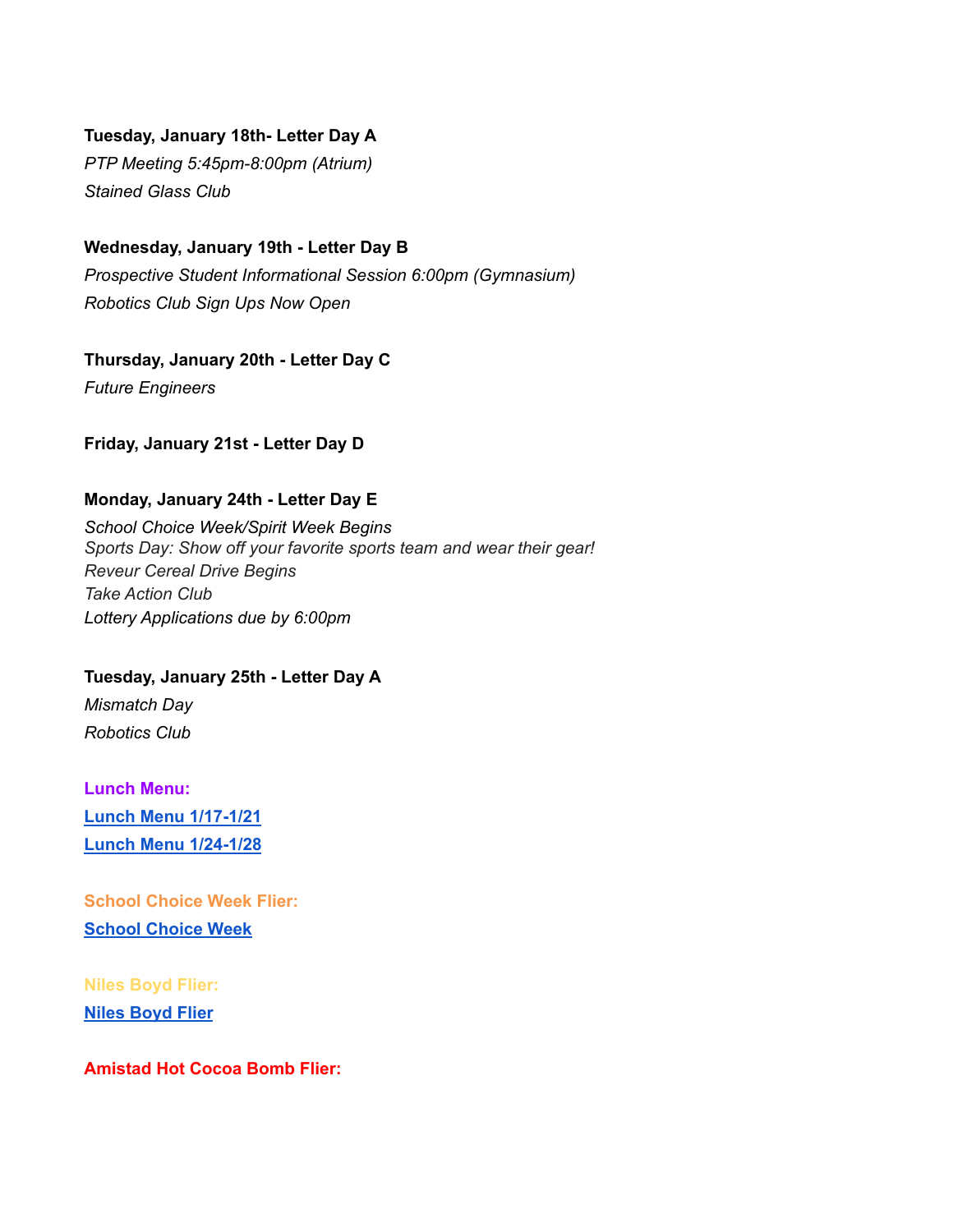## **Hot [Cocoa](https://docs.google.com/document/d/1CTcTGUP6DbUJoZXxjH61VNoQQKjY5mI6DXt2bnsZ4xE/edit?usp=sharing) Bomb Flier**

**Reveur Cereal Bowl Flier: [Cereal](https://docs.google.com/document/d/1m_v2nOAjnovpUD-HaWvyCgitHQqRsT3uy84dKB1TzHM/edit?usp=sharing) Bowl Flier**

**Robotics Club Flier: [Robotics](https://docs.google.com/document/d/1j4BTbLE8y8qGa-WZNNXnVX0xVO0KDqT6BBPgr7A0oBU/edit?usp=sharing) Club Flier**

**Bridger Fastpitch Softball: [Softball](https://docs.google.com/document/d/1roOHiV56Ga7AV__svKhwCw_3te7LvXVq66qLlC-QxP8/edit?usp=sharing) Flier**

**PSSA 2021 Dates:**

Grades 3-6

ELA - April 25-26-27

Math - May 2-3

Grade 4 only Science - May 4-5

### **Looking Ahead:**

- The House of Reveur cereal drive begins January 24th- February 7th
- The House of Amistad Hot Cocoa Bomb Fundraiser runs now through January 28th
- Wednesday, January 26th 12:30pm Dismissal/Staff in-service
- Wednesday, January 26th Student Lottery 1:30pm
- Wednesday, January 26th Ron Clark Academy Speaker: Mr. Niles Boyd 6pm
- Thursday, January 27th Beauty and the Beast Auditions (grades 4-6) 2:45pm-4:00pm [Audition Info](https://docs.google.com/document/d/1QUWpEFryvRC6hqilpH4axueAP5UH9GHZzilB0WiLyJ8/edit?usp=sharing)
- Thursday, January 27th Science Fair (grades 4-6) 6:00pm (Gymnasium)
- Friday, January 28th Hot Cocoa Bomb Fundraiser Orders are due
- House Meetings Friday, January 28th Wear your team shirts
- Monday, January 31 Co Spaces
- Tuesday, February 1 Stained Glass
- Tuesday, February 2nd Report Cards Distributed
- Tuesday, February 2nd Chess Club
- Friday, February 4th NO SCHOOL/ Second Quarter Parent/Teacher Conferences. Conferences will be held on an as needed basis.

#### **Be sure to follow us on social media:**